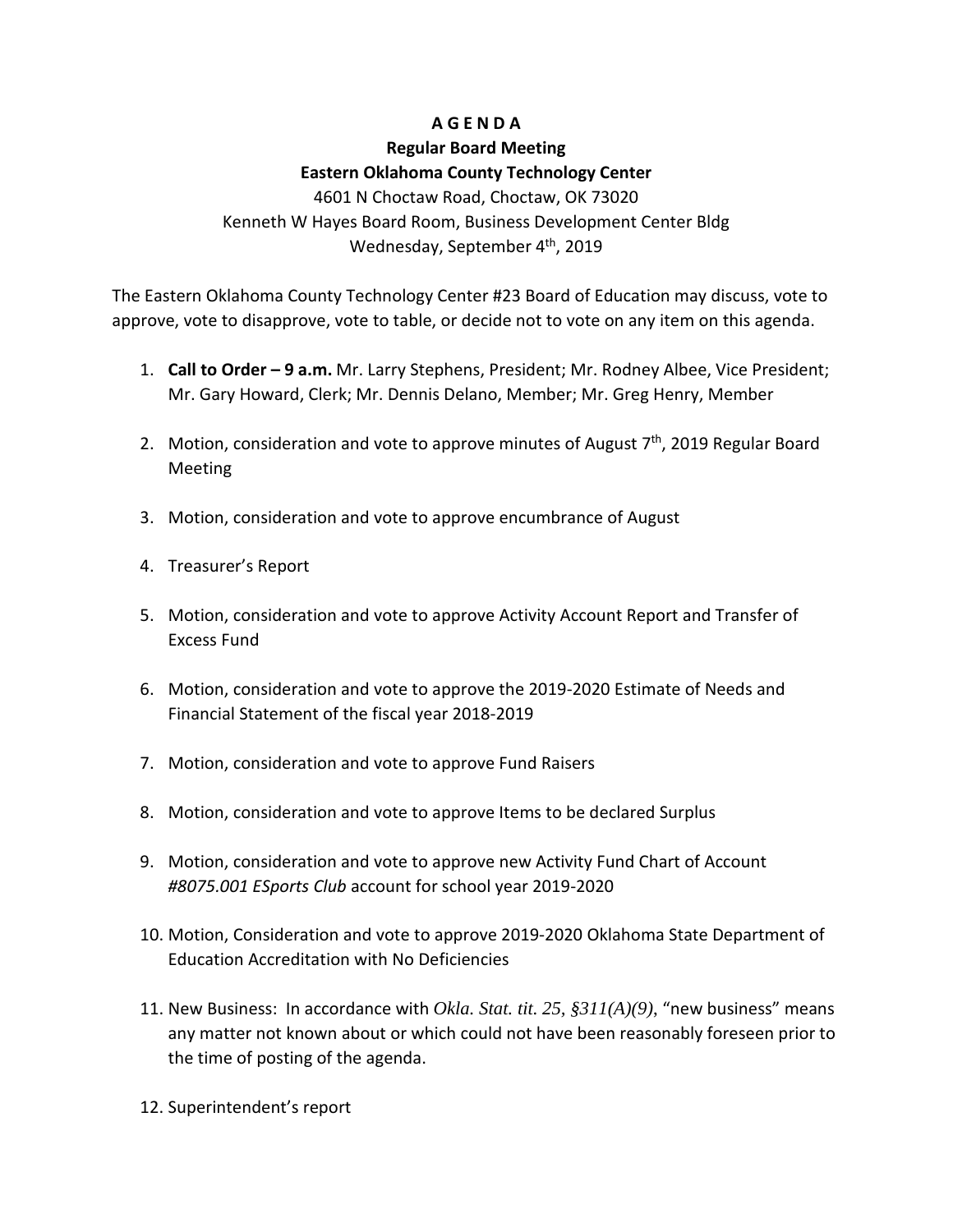Proposed Executive Session for the purpose of discussing the following so the board can return to open session and take action pursuant to Executive Session Authority: *Okla. Stat. tit. 25, §307(B)(1),(3) and (7).* The following items are proposed for discussion during the Executive Session:

- a. Resignation as listed on Personnel Report
- b. New Employment as listed on Personnel Report
- c. Secondary Substitute/Contract Instructors as listed on Personnel Report
- 13. Motion and vote to convene in Executive Session
- 14. Motion and vote to return to Open Session
- 15. Board President's Statement of Executive Session Minutes
- 16. Motion, consideration and vote to approve, disapprove or table the following:
	- a. Resignation as listed on Personnel Report
	- b. New Employments as listed on Personnel Report
	- c. Extra Duty Employments as listed on Personnel Report
- 17. Board Comments
- 18. Motion and vote for approval to Adjourn

Agenda Posted: Friday, August  $30^{st}$ , 2019 @ 4:00 pm Front door of Business Development Center building

Posted by:

Minutes Clerk

The next Regular meeting of the Board is: **Wednesday, October 9th, 2019** 9:00 a.m. Kenneth W Hayes Board Room